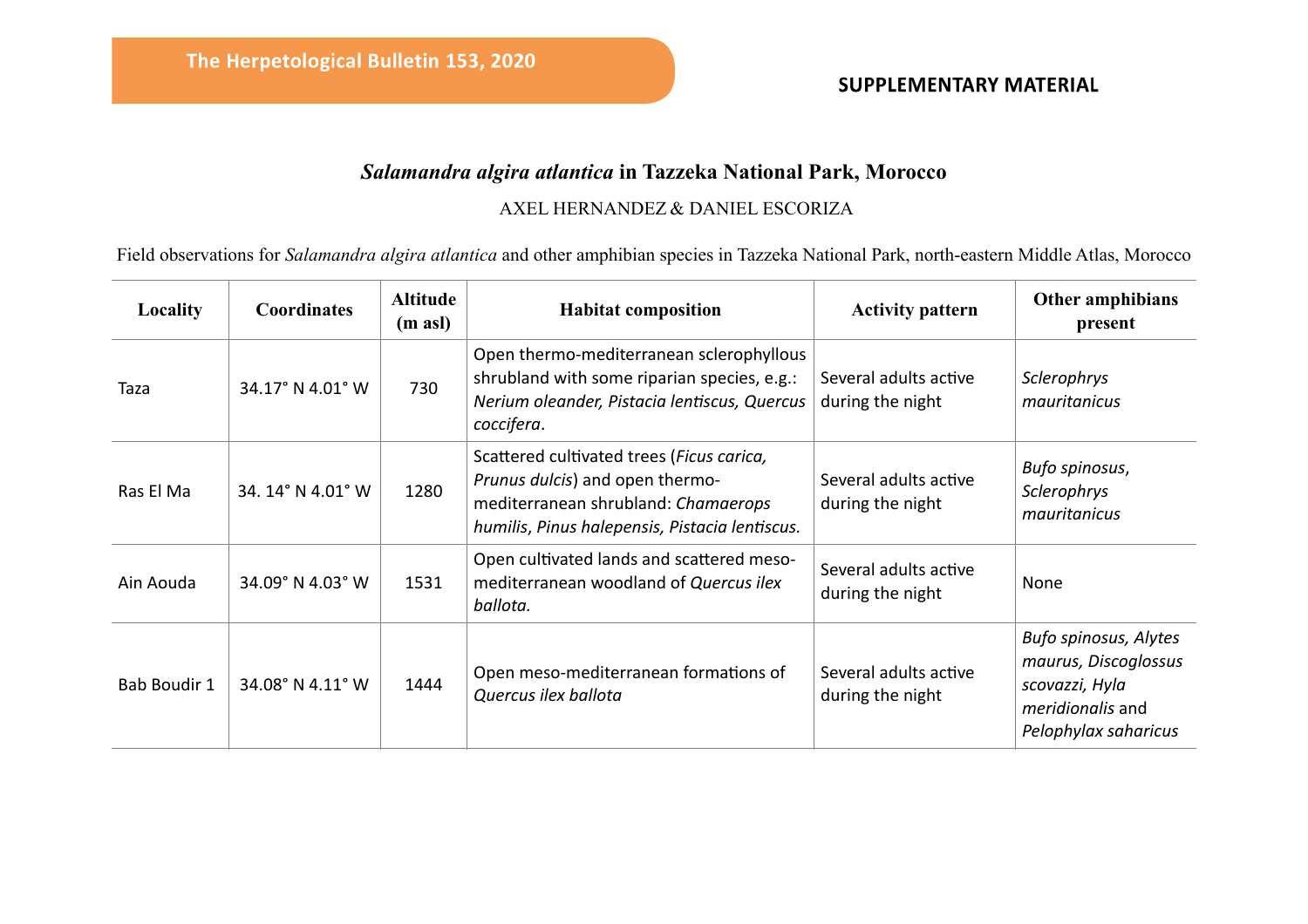| <b>Bab Boudir 2</b> | 34.07° N 4.13° W | 1419 | Meso-Mediterranean forest of Quercus ilex<br>ballota.                                | Several adults active<br>during the night                       | Hyla meridionalis                                                      |
|---------------------|------------------|------|--------------------------------------------------------------------------------------|-----------------------------------------------------------------|------------------------------------------------------------------------|
| <b>Bab Boudir 3</b> | 34.08ºN 4.13ºW   | 1572 | Cultivated lands and open meso-<br>mediterranean woodland of Quercus ilex<br>ballota | Several adults active<br>during the night                       | Hyla meridionalis                                                      |
| Bab Boudir 4        | 34.06° N 4.17° W | 1679 | Deciduous forests of Quercus canariensis.                                            | Several adults active<br>during the night                       | None                                                                   |
| Bab Azhar 1         | 34.04° N 4.21° W | 1250 | Open meso-mediterranean forest of<br>Quercus suber                                   | several adults active<br>during the night                       | None                                                                   |
| Bab Azhar 2         | 34.06° N 4.26° W | 834  | Open meso-mediterranean forest of<br>Quercus suber (Fig. 2)                          | Several adults active<br>during the night                       | None                                                                   |
| Douar Beni<br>Khlou | 34.05° N 4.07° W | 1590 | Deciduous forests of Quercus canariensis.                                            | Two adults during the<br>night                                  | None                                                                   |
| Admam<br>source     | 34.04° N 4.15° W | 1455 | Meso-mediterranean forest of Quercus ilex<br>ballota.                                | 13 larvae found in 2<br>small puddles and one<br>spring.        | Bufo spinosus,<br>Pelophylax saharicus<br>and Discoglossus<br>scovazzi |
| Douar Tarselt       | 34.09° N 4.24° W | 940  | Meso-mediterranean forest of Quercus<br>suber, cultivated fields.                    | Several adults and<br>subadults active during<br>a cloudy night | None                                                                   |
| Grotte Izora        | 34.10° N 4.09° W | 1460 | Cave                                                                                 | Several juveniles and<br>one active adult during<br>the daytime | Discoglossus scovazzi                                                  |